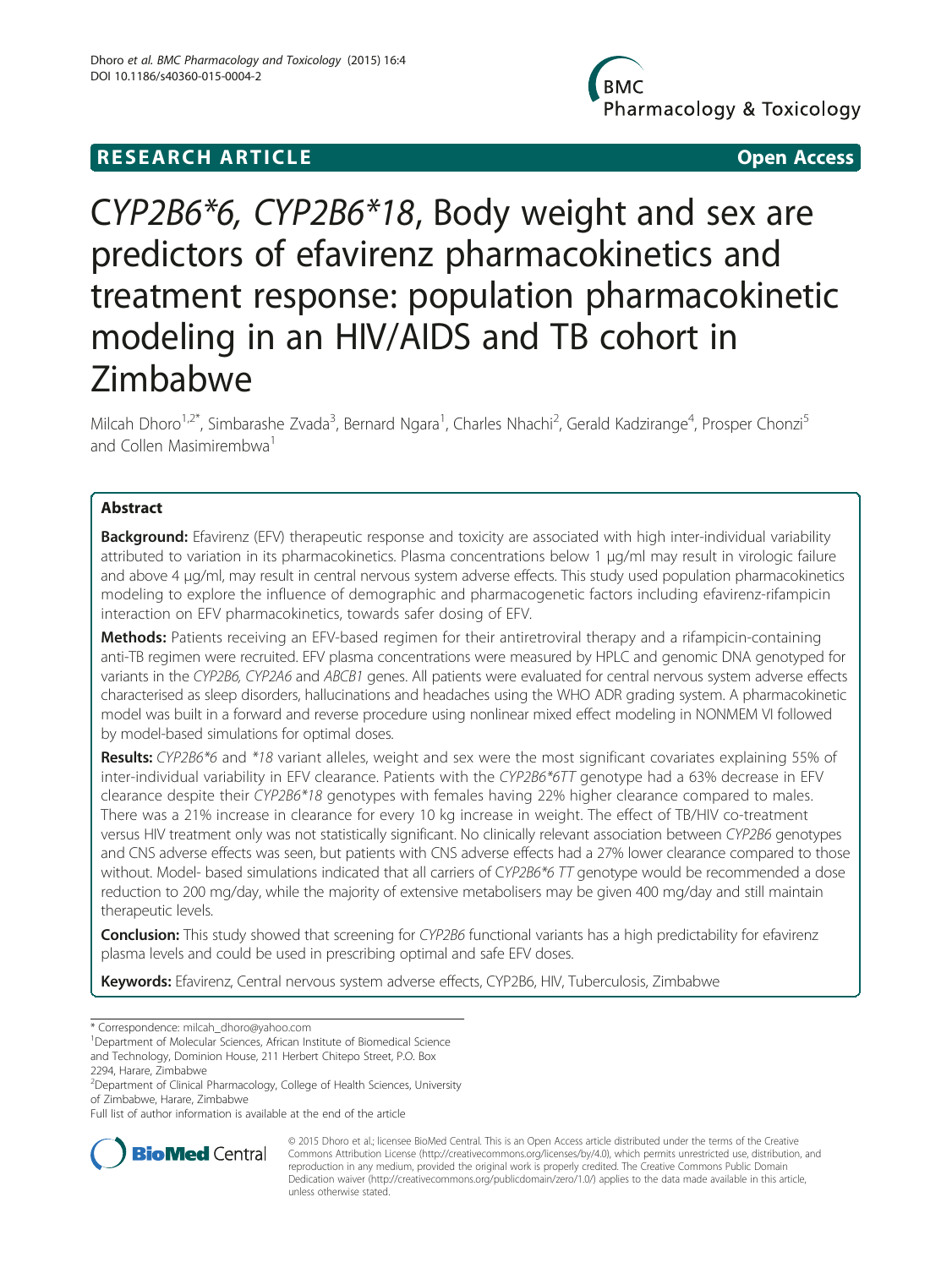#### Background

Treatment success with Efavirenz (EFV) requires maintenance of an optimal plasma concentration to ensure a balance between adverse drug reactions (ADRs) and possible treatment failure. Steady state concentrations below 1 μg/ml in plasma have been reported to be associated with an increased risk for virological failure and drug resistance, while concentrations above  $4 \mu g/ml$  have been reported to be associated with an increased risk for the development of central nervous system (CNS) adverse effects, hepatic toxicity, and necessity for treatment discontinuation [[1,2](#page-7-0)]. High rates of CNS adverse effects characterized by hallucinations, vivid dreams and insomnia have been reported in more than 50% of the patients who initiate EFV with up to a fifth of all individuals on an EFV based regimen discontinuing the drug and switching therapy primarily due to the unbearable neurotoxicity [[3\]](#page-7-0).

The current Zimbabwean guidelines for antiretroviral therapy (ART) recommend first line therapy of EFV at a dosage of 600 mg daily combined with two nucleoside reverse transcriptase inhibitors [[4\]](#page-7-0). Reduced EFV doses of 200 and 400 mg daily have been shown to be effective in patients with good virologic response [\[5-7](#page-7-0)]. A randomized, double-blind, placebo-controlled trial (Encore 1) which was conducted in antiretroviral-naive adults showed that a daily dose of 400 mg EFV is non-inferior to the standard 600 mg dose and should be considered for initial ARV treatment [[8](#page-7-0)]. The co-administration of EFV with standard anti-TB therapy that includes rifampicin, a potent drug enzyme inducer, isoniazid, ethambutol and pyrazinamide is recommended for all patients with HIV/AIDS and active TB co-infection [[4](#page-7-0)]. TB is the most frequent life-threatening opportunistic infection among people living with HIV and a leading cause of death [\[9](#page-8-0)]. Zimbabwe is ranked among high burden countries for both TB and HIV [[10](#page-8-0)].

The large inter-individual variability in EFV pharmacokinetics (PK) compromises the prediction of associated adverse effects as well as clinical outcomes. The effects of genetics, gender and weight on the variability of EFV PK have been explored previously [\[11-14](#page-8-0)]. EFV is primarily metabolized to its main metabolite, 8-hydroxyefavirenz by CYP2B6 [\[15\]](#page-8-0) and to a lesser extent by CYP3A4 [[15](#page-8-0)] and CYP2A6 [\[16\]](#page-8-0). P-glycoprotein, encoded by ABCB1, is the major efflux transporter at the blood brain barrier that limits entry into the CNS for a large number of drugs. There are conflicting reports in literature as to whether EFV is a substrate for Pgp [[17,18](#page-8-0)]. Genetic polymorphisms in these drug metabolizing enzymes and transporter proteins have been associated with variability in EFV PK [\[14](#page-8-0)].

Of all the CYP2B6 variants identified, the CYP2B6\*6 haplotype ( $516G > T$  and  $785A > G$ ) is the most frequent and functionally relevant variant across several populations [[19,20\]](#page-8-0), associated with reduced EFV clearance [[21,22\]](#page-8-0) and increased CNS adverse effects [\[23](#page-8-0)]. A less frequent polymorphism  $CYP2B6*18$  (983  $T > C$ ), has also been shown to predict plasma EFV exposure [\[24\]](#page-8-0). There is limited data available on the additional functional CYP2B6 polymorphisms that have been suggested to affect EFV PK. Polymorphisms in CYP2A6, in particular CYP2A6\*9b  $(1836G > T)$ and  $CYP2B6*17$  (5065G > A), have been associated with variability in EFV PK [[16,25](#page-8-0)]. There are conflicting reports on the effects of common polymorphisms in the ABCB1 gene on EFV PK [\[13,14\]](#page-8-0) with some suggesting a favorable virologic response and CD4-cell recovery in patients carrying the ABCB1 3435TT genotype while others failing to replicate this association. There is also contradiction on the effect of EFV-rifampicin interaction on EFV PK with some studies showing an increased metabolism of EFV in the presence of rifampicin [\[26,27\]](#page-8-0), while others report the opposite [\[28,29\]](#page-8-0). Some authors have suggested that isoniazid may play a role in counteracting the inducing effects of rifampicin on EFV metabolism [[30](#page-8-0)]. In contrast, pyrazinamide has been shown not to affect CYP activities thereby not affecting EFV PK [\[31](#page-8-0)] and no effects have been reported to date with ethambutol.

Identifying the sources of EFV PK variability may improve therapeutic efficacy while decreasing EFV-induced adverse effects. We recently reported a high incidence of CNS adverse effects associated with carriage of CYP2B6\*6TT genotype and male gender in Zimbabwean HIV positive patients on an EFV-based regimen [[32\]](#page-8-0). Due to the large inter-patient variability in EFV concentrations, in combination with a narrow therapeutic index, therapeutic drug monitoring (TDM) has been suggested as a clinically useful monitoring tool during EFV treatment [\[33\]](#page-8-0). An alternative and less costly strategy to TDM aims to use patient specific factors (genetic, demographic) to guide dosing so as to achieve optimal drug exposure and effect. Therefore the aim of this study was to investigate the contribution of demographic and pharmacogenetic factors as well as EFVrifampicin drug interactions on EFV PK using population pharmacokinetic modeling in Zimbabwean patients with HIV/AIDS and TB co-infection. Consequently, the final covariate model was used to simulate optimal EFV doses at various conditions. This study forms a basis for integrating pharmacogenetic testing in routine clinical practice as a step in evaluating drug safety and efficacy.

## Methods

# Study population and sample collection

A total of 95 HIV positive patients receiving an EFVbased ART regimen and 90 HIV/TB co-infected patients receiving an EFV-based ART regimen and a rifampicincontaining anti-TB therapy were recruited and enrolled into the study. Patient recruitment took place at two major hospitals in Zimbabwe; Wilkins and Chitungwiza hospitals. All patients were evaluated for CNS adverse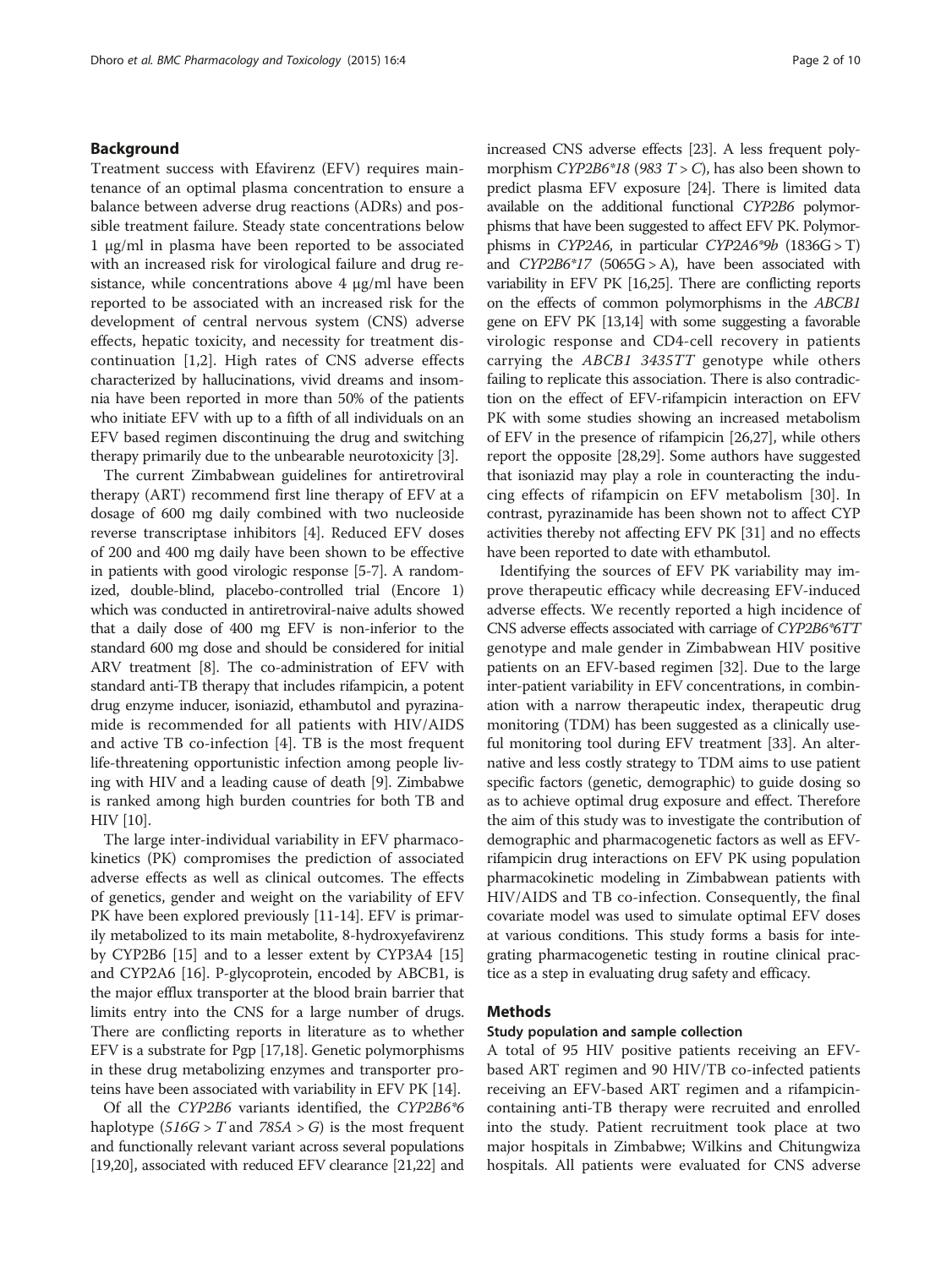effects in terms of sleep disorders, hallucinations and headaches using a score chart and classified into cases (presence of CNS adverse effects) and controls (no CNS adverse effects). The classification and determination of severity of the CNS side effects was done according to WHO guidelines [\[34](#page-8-0)]. Patient demographics were also collected. Blood samples for genotyping and EFV plasma concentration determination were collected at enrollment. The study was approved by the local Joint Research Ethics Committee and Medical Research Council of Zimbabwe. A written informed consent was obtained from each study participant.

#### DNA extraction and TaqMan Genotyping

Genomic DNA was isolated from peripheral blood leukocytes using the QIAamp DNA Midi Kit (QIAGEN GmbH.Hilden. Germany). All participants were genotyped for CYP2B6 G516T (rs3745274), CYP2B6\*18 (rs28399499), CYP2A6\*9 (rs8192726), CYP2A6\*17 (rs28399454) and ABCB1 1236C/T (rs1128503). Allelic discrimination reactions were performed using TaqMan genotyping assays (Applied Biosystems, CA, USA) on the ABI 7500 System (Applied Biosystems, Foster City, CA). The final volume for each reaction was  $25$  μl, consisting of a  $2x$ TaqMan genotyping master mix,  $20 \times$  genotyping assay mix and 10 ng genomic DNA. The PCR profile consisted of an initial step at 50°C for 2 min and 50 cycles with 95°C for 10 minutes and 92°C for 15 sec.

#### Efavirenz plasma concentration determination

Plasma EFV concentrations were determined 12–15 hrs post dose by reverse phase HPLC with UV-detection as previously described [\[35\]](#page-8-0) with minor changes. Briefly, the reverse-phase chromatography with column: C18 (150 x 4.6 mm, 5 μm particle size) and UV/VIS detector (DAD) were used. Stock solutions for the calibration standards (0.5μΜ - 60 μM) were prepared using a mixture of acetonitrile (ACN) and water ( $dH<sub>2</sub>O$ ) in the ratio 60:40. The quality control (QC) samples were prepared in the same way as the calibration standards to give final concentrations of 2μΜ (Low QC), 30μΜ (Medium QC) and 50μΜ (High QC). Felodipine was used as the internal standard with a retention time of 6.2 minutes. The mobile phase consisted of a mixture of solutions A and B in a 65:35 proportion. Both solutions contained glacial acetic acid, ACN and 25 mM ammonium acetate buffer in proportions 1:900:100 and 1:100:900, respectively. Plasma proteins were precipitated with ACN before centrifuging. Elution was performed at 1 ml/min giving a retention time for EFV of 5.2 min as detected at UV–VIS 1, 247 nm for a total run time of 10mins. Analysis of chromatograms was performed on the Agilent HP1100 HPLC System and data processing was done using the Chemstation Software (Agilent Technologies, CA, USA).

#### Statistical analysis of the data

Descriptive analysis of the data was performed using Genstat 8.1 to determine the means and standard deviations for continuous variables and percentages for categorical variables. ANOVA, linear regression and Chi-square/ Fisher tests were used to assess the relationship between independent and dependent variables where appropriate. The Shapiro-Wilk test was used to assess for normality and the appropriate data transformation methods used where necessary. All tests perfomed in this section were carried at 95% confidence level and p < 0.05.

## Population pharmacokinetic modeling

Pharmacokinetic data was analyzed using population mixed effects non-linear regression modeling in NONMEM VI. The estimation of typical population PK parameters, along with their random inter-individual and inter-occasional (IO) variability was performed using first-order conditional estimation method with interaction (FOCE INTER) [\[36](#page-8-0)]. The base model was built with all covariates and tested for significant relationships between parameters and covariates. The baseline EFV PK model parameters were adopted from a study in Zimbabwean patients by Nyakutira et al. [[37](#page-8-0)]. Clearance (CL/F) was the only parameter that was estimated while the first-order absorption rate constant (ka) and volume of distribution in plasma (Vd) were fixed. A stepwise regression method was used and the statistical significance set at 5% (change in objective function value  $(\Delta$ OFV $)$  > 3.84,1. degrees of freedom [d.f] ) and 1% significance level  $(ΔOFV > 6.63, 1.d.f)$  for the forward and backward inclusion of covariates respectively [[38\]](#page-8-0). Clinical significance was set at 20%.The effect of continuous covariates was parameterized centred on the median value using the following equation:

$$
PAR = \theta_P \times (1 + \theta_{cov} \times (COV-COV_{med}))
$$

where  $\theta_p$  is the parameter (PAR) estimate in a typical individual,  $COV_{med}$  is a median covariate value while  $\theta_{cov}$ is the fractional change in PAR with each unit change in the covariate (COV).

For categorical covariates, such as genotype and sex, the covariate model was expressed as a fractional change  $(\theta_{cov})$  from the estimate for a typical value  $(\theta_P)$  due to the covariate (COV) using the following equation:

$$
PAR = \theta_P \times (1 + \theta_{cov} \times (COV))
$$

## Monte-carlo simulations

To propose dose adjustment the PK data was simulated in NONMEM VI on 1000 individuals using the final model parameters mimicking EFV drug concentration on demographic and genetic data from the 185 individuals at different doses: 200, 300, 400, 500, 600, 700 and 800 mg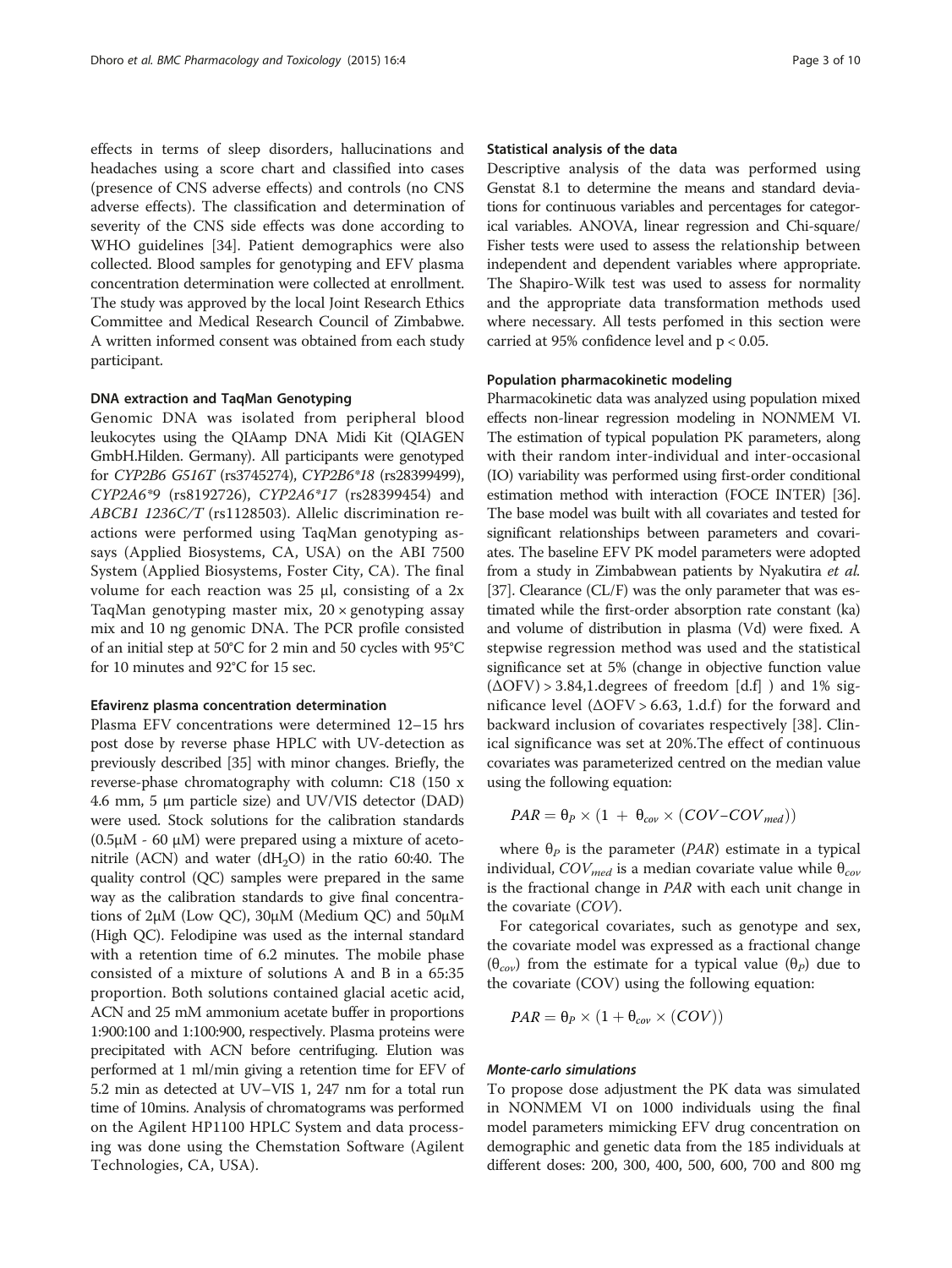oral per day. A dose was selected that minimized the proportion of patients outside the 1 - 4 μg/ml therapeutic range.

# Results

# Descriptive statistics

A total of 185 patients; 60 males and 125 females; were recruited into the study and used for data analysis. The mean weight and height were significantly higher for males than females (61.5 kg vs 57.9 kg; p=0.0372 and 1.72 m vs 1.61 m; p<0.001, respectively). There was no statistically significant difference in occurrence of CNS toxicity and mean EFV concentration between males and females. The summary characteristics of the study participants are presented in Table 1.

All identified SNPs were tested for deviations from Hardy-Weinberg Equilibrium. Analysis of the log transformed EFV concentration and categorical explanatory variables revealed significantly higher mean log EFV concentration for patients carrying the homozygous mutant genotypes for CYP2B6\*6, CYP2B6\*18 and CYP2A6\*9 compared to the other genotypes (Table [2\)](#page-4-0). Figure [1](#page-5-0) shows the mean log EFV concentration among the combined genotypes of CYP2B6\*6 and \*18. Patients carrying the homozygous mutant genotypes and at least two of the mutant alleles showed a fourfold higher plasma EFV concentration than those carrying the homozygous wild type genotypes. In addition most of the patients carrying the homozygous wild type genotypes had EFV levels that were in the therapeutic range  $log_{10} (0 - 0.5 \text{ µg/ml})$ , corresponding to  $1 - 4$   $\mu$ g/ml.

However, the mean log EFV concentration for patients who experienced CNS adverse effects was comparable to that of patients without. Analysis of the EFV concentration against the continuous variables revealed no significant association with age and height but there was a significant decrease in concentration for each unit increase in the weight  $(p<0.001)$ . The association between log transformed EFV concentration and categorical explanatory variables is summarized in Table [2.](#page-4-0)

#### Pharmacokinetic parameter estimation

A one compartmental PK model was used to estimate the impact of multi-covariates to the fixed parameter EFV CL/F. The ka and V/d were fixed in the model based on literature results. Covariates that resulted in statistically significant decreases in the baseline PK model were polymorphisms CYP2B6\*6, CYP2B6\*18, body weight and sex resulting in ΔOFV from 1.098 to 0.494; (p>0.001), explaining up to 55% of between subject variability in clearance. The parameter estimates for the final PK model for a daily dose of 600 mg EFV are shown in Table [3.](#page-5-0)

The most significant covariate was CYP2B6\*18 with ΔOFV from 1.098 to 0.901 accounting for up to 18% variance in

# Table 1 Demographic characteristics of the study population

|                             | N=185             |                   |         |
|-----------------------------|-------------------|-------------------|---------|
| <b>Characteristics</b>      | Males, n=60       | Females n=125     | P value |
| Age (years)                 | 40.16667 (9.141)  | 38.336 (8.065)    | 0.1683  |
| Weight (kg)                 | 61.51667 (10.058) | 57.92 (11.291)    | 0.0372  |
| Height (m)                  | 1.718644 (0.089)  | 1.607258 (0.084)  | < 0.001 |
| Duration on EFV<br>(months) | 6.941667 (9.967)  | 10.30456 (12.272) | 0.0661  |
| CNS Toxicity,               |                   |                   |         |
| Yes                         | 26 [32.91]        | 53 [67.09]        |         |
| No                          | 34 [32.08]        | 72 [67.92]        | 0.904   |
| Log EFV concentration       | 1.382 (1.274)     | 1.632 (1.069)     | 0.1638  |
| Genetic polymorphisms       |                   |                   |         |
| CYP2B6*6,                   |                   |                   |         |
| GG                          | 17 [29.82]        | 40 [70.18]        |         |
| GT                          | 29 [34.52]        | 55 [65.48]        |         |
| π                           | 13 [33.33]        | 26 [66.67]        | 0.841   |
| CYP2B6*18,                  |                   |                   |         |
| π                           | 43 [32.58]        | 89 [67.42]        |         |
| TC                          | 14 [29.79]        | 33 [70.21]        |         |
| CC                          | 3 [50.00]         | 3 [50.00]         | 0.608   |
| CYP2A6*9,                   |                   |                   |         |
| GG                          | 33 [30.00]        | 77 [70.00]        |         |
| π                           | 8 [33.33]         | 16 [66.67]        | 0.748   |
| CYP2A6*17,                  |                   |                   |         |
| GG                          | 38 [31.67]        | 82 [68.33]        |         |
| GА                          | 3 [20.00]         | 12 [80.00]        |         |
| ΑA                          | $1$ [100]         | 0 <sub>[0]</sub>  | 0.212   |
| ABCB1236 C/T                |                   |                   |         |
| CC                          | 37 [32.17]        | 78 [67.83]        |         |
| CT                          | 5 [31.25]         | 11 [68.75]        |         |
| Π                           | 0[0]              | 6 [100]           | 0.316   |

The distribution of study variable outcomes grouped by sex and presented as mean and standard deviation (SD) for continuous variables and total number and [%] for categorical variables.

EFV clearance. The contribution of the covariate towards explaining between subject variability is shown in Table [4](#page-6-0). As a result quantification of EFV oral clearance was fixed on CYP2B6\*18. For the extensive metabolisers, CL/F was 7.01 L/h which significantly decreased to 2.26 L/h and 0.539 L/h in intermediate and poor metabolisers, respectively. Carriers of the CYP2B6\*6 wild type had a 93% higher CL/F (CV=24%) while the poor metabolisers, CYP2B6\*6 TT had 63% lower CL/F (CV=9%). For every 10 kg increase in weight the CL/F increased by 21%  $(CV=21%)$ . Females showed a 22% higher CL/F  $(CV= 67%)$ compared to males. The final model adequately explained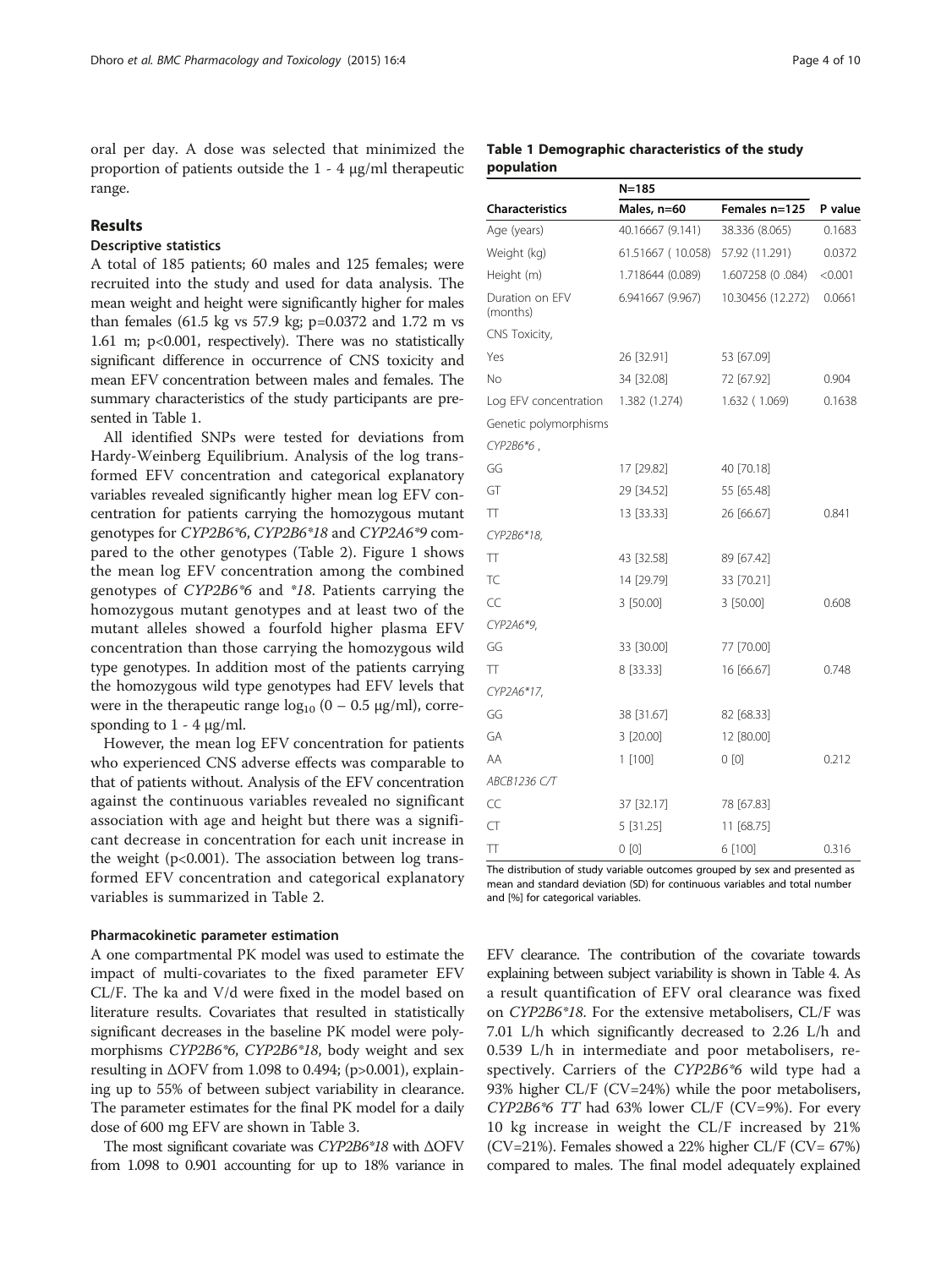| Variable              | Mean Log EFV concentration p-value |              | CV  |
|-----------------------|------------------------------------|--------------|-----|
| Gender                |                                    | 0.195        | 74% |
| Male                  | 1.68                               |              |     |
| Female                | 1.46                               |              |     |
| CYP 2B6*6             |                                    | $0.008*$     | 68% |
| GG                    | 1.16                               |              |     |
| GT                    | 1.55                               |              |     |
| $\top$                | 2.35                               |              |     |
| CYP 2B6*18            |                                    | $<$ 0.001*** | 69% |
| TΤ                    | 1.35                               |              |     |
| TC                    | 2.22                               |              |     |
| CC                    | 3.01                               |              |     |
| ABCB1 1236C/T         |                                    | 0.841        | 74% |
| CC                    | 1.60                               |              |     |
| CT                    | 1.56                               |              |     |
| TΤ                    | 1.30                               |              |     |
| CYP 2A6*9             |                                    | $0.004***$   | 72% |
| GG                    | 1.47                               |              |     |
| AA                    | 2.21                               |              |     |
| CYP 2A6*17            |                                    | 0.694        | 74% |
| AA                    | 1.92                               |              |     |
| AG                    | 1.45                               |              |     |
| GG                    | 1.62                               |              |     |
| <b>CNS Toxicity</b>   |                                    | 0.122        | 73% |
| Yes                   | 1.72                               |              |     |
| No                    | 1.43                               |              |     |
| Regimen               |                                    | 0.619        | 73% |
| TDF/3TC/EFV           | 1.434                              |              |     |
| AZT/3TC/EFV           | 1.510                              |              |     |
| D4T/3TC/EFV           | 1.655                              |              |     |
| ART Only              | 1.452                              | 0.334        | 79% |
| ART + anti-TB Therapy | 1.618                              |              |     |

<span id="page-4-0"></span>

| Table 2 Association between log transformed EFV      |  |  |
|------------------------------------------------------|--|--|
| concentration and categorical explanatory variables. |  |  |

 $\mu_{*}^{*}$  = 0.05,  $\mu_{*}^{*}$  = 0.01,  $\mu_{*}^{*}$  = 0.001; CV= coefficient of variation.

the observed data as shown by the basic goodness-of-fit plots for the model evaluation shown in Figure [2.](#page-6-0)

## Monte-Carlo dose simulations

A reduction in EFV dose from 600 mg/dy to 400 mg/dy for the CYP2B6 extensive metabolisers would still result in an effective EFV exposure  $(1 - 4 \mu g/ml)$  for most patients. CYP2B6\*6 GT carriers would require doses between 200 – 400 mg/dy depending on the CYP2B6\*18 genotype, their gender and weight. All CYP2B6\*6 TT carriers irrespective of their CYP2B6\*18 genotype, weight and gender would require a reduced daily dose of 200 mg. The proposed optimal doses obtained from the simulation studies are summarized in Table [5](#page-7-0).

# **Discussion**

In the present study, the use of mixed effects modelling enabled the assessment of potential demographic and pharmacogenetic factors on EFV Cl. Consequently the final PK model was used to simulate therapeutic EFV doses associated with reduced occurrence of CNS side effects. The CYP2B6\*6 and \*18 variant alleles have been reported to show significant correlation with high EFV concentrations, with the CYP2B6\*6 allele as a main risk factor for plasma EFV levels above 4 μg/ml [\[24,37](#page-8-0)]. Our results showed that the combined CYP2B6 SNPs had a clinically significant additive effect on reducing EFV CL and were associated with an almost four-fold higher EFV concentration, a finding in agreement with reports by Wyen et al. [\[39](#page-8-0)] and Maimbo et al. [\[24\]](#page-8-0). Similar observations were made in Caucasians, Africans and Asians [[11,23](#page-8-0),[40,41](#page-8-0)].

An earlier report by Nemaura et al. showed that weight and gender combined with CYP2B6\*6 polymorphisms can explain 22% of variability in EFV PK [[42\]](#page-8-0). This was replicated in our study and we further showed that addition of more clinically significant factors can increase the percentage of variability being explained. Our final model was able to explain up to 55% of IIV. Although previous reports have indicated that females have a lower EFV CL compared to males [[37,42\]](#page-8-0), our results showed that females had a 22% higher clearance of EFV compared to the males. A study done in Hispanic women showed that they had increased CYP2B6 metabolic capacity due to some SNPs in the regulatory regions of the gene resulting in more CYP2B6 mRNA [[43\]](#page-8-0). This may also explain our finding. There is need therefore, to determine these SNPs before a conclusion can be made regarding gender differences in the expression and activity of CYP2B6.

Our results did not identify polymorphisms of CYP2A6 and ABCB1 as significant covariates in the final model. There are currently conflicting reports in literature over the effect of EFV interaction with rifampicin. Both EFV and rifampicin are inducers of CYP2B6 and CYP3A4, which can lead to drug–drug interactions and decreased exposure of the drug. Some reports show increased metabolism of EFV in the presence of rifampicin consequently lowering EFV exposure [[44](#page-8-0)]. Some authors suggest that the interaction may be modified by other anti-tubercular agents such as isoniazid which has been shown to inhibit many CYP P450 enzymes including CYP3A thereby counter balancing the inducing effect of rifampicin [\[30\]](#page-8-0). Our present results revealed no statistically significant difference in EFV concentration for patients on HIV treatment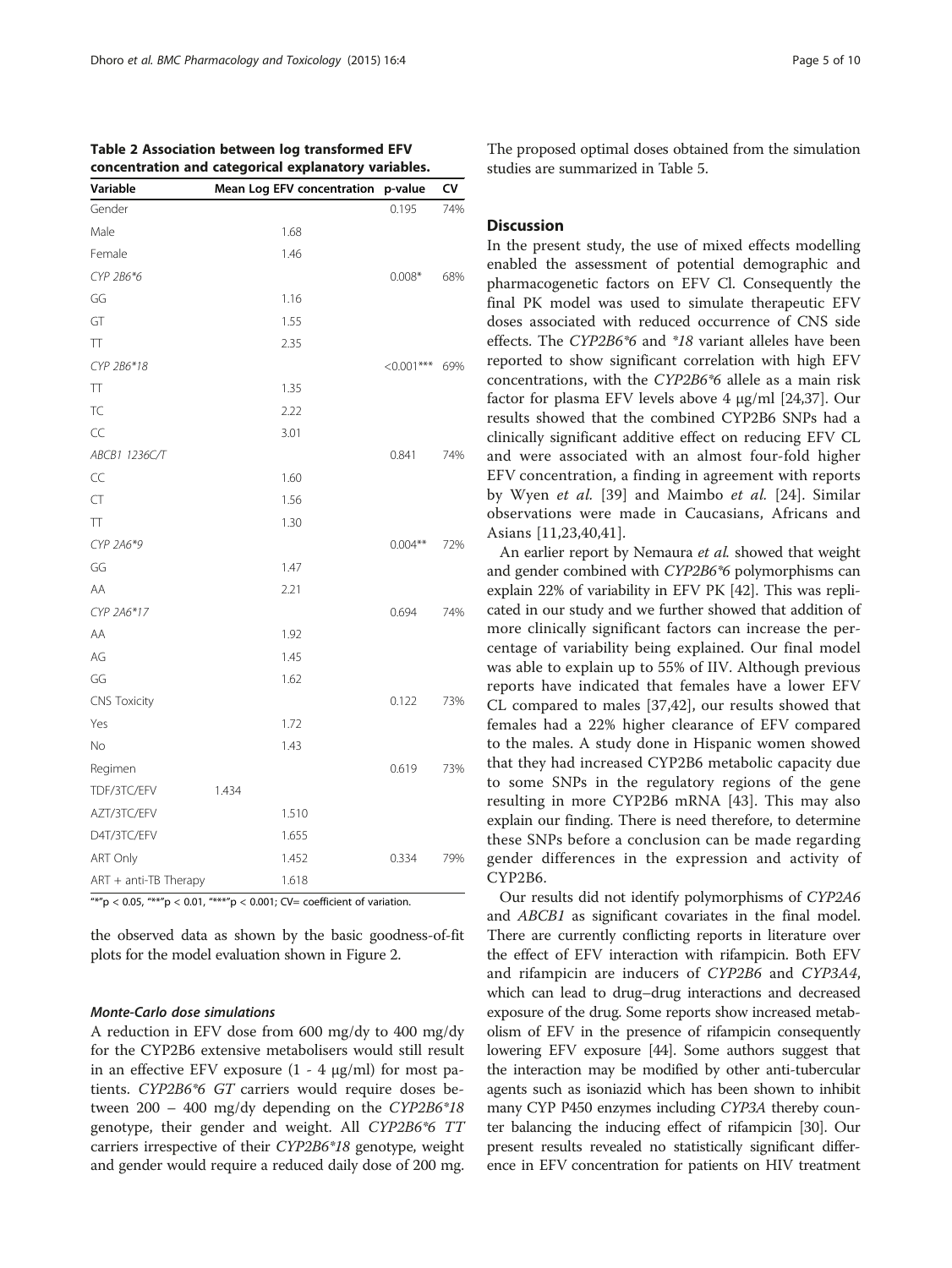<span id="page-5-0"></span>

only and for those on HIV/TB co-treatment containing rifampicin.

Another observation from our study is that an increase in body weight after the time of initial measurement results in a decrease in EFV concentration, which agrees with a study in Thais which showed that body weight was an independent predictive factor for plasma EFV concentration [[45,46\]](#page-8-0), although some previous studies have not demonstrated this effect [\[29,47\]](#page-8-0). Since patients' body weights may increase over time while on treatment, a weight-based cutoff for EFV dosing is a practical

Table 3 Parameter estimates for the final pharmacokinetic model for daily 600 mg EFV

| Parameter                                                                | Estimate (% RSE) <sup>a</sup> | <sup>b</sup> IIV (%RSE) |
|--------------------------------------------------------------------------|-------------------------------|-------------------------|
| $CL/F_{TT}$ (L/hr)                                                       | 7.01(10)                      | 70.3(7)                 |
| CL/F <sub>TC</sub> (L/hr)                                                | 2.26(12)                      | 70.3(7)                 |
| $C/FL_{CC}$ (L/hr)                                                       | 0.539(24)                     | 70.3(7)                 |
| $V/F$ (L/hr)                                                             | 150 FIX                       |                         |
| ka (hr $^{-1}$ )                                                         | $0.18$ FIX                    |                         |
| PROP ERR                                                                 | 0.12                          |                         |
| Effect on CL/F <sub>TI</sub> , CL/F <sub>TC</sub> and CL/F <sub>CC</sub> |                               |                         |
| $CYP2B6_{GG}$ (%)                                                        | $+93.1(24%)$                  |                         |
| $CYP2B6_{TT}$ (%)                                                        | $-63.4(9)$                    |                         |
| $CYP2B6GT$ (%)                                                           | 0                             |                         |
| 10 kg increase body weight (%)                                           | $+21.1(21)$                   |                         |
| Females (%)                                                              | $+22.2(67)$                   |                         |

<sup>a</sup>RSE, relative standard error (how precise the model is estimating the IIV). <sup>b</sup>IIV, inter-individual variability reported as percent coefficient of variation. CL/F, oral clearance; CYP2B6\*18 TT, extensive metabolizer; TC, Intermediate metabolizer; CC, poor metabolizer; V/F, volume of distribution; ka, first-order absorption rate constant; PROP\_ERR, proportional error; CYP2B6 GG, extensive metabolizer; GT, Intermediate metabolizer;  $\pi$ , poor metabolizer.

therapeutic approach. To date, a body weight cutoff of 60 kg for the standard EFV dosing is recommended.

With regards the occurrence of CNS adverse effects, our analysis did not show a clinically significant association between the CYP2B6\*6 and \*18 genotypes and occurrence of CNS adverse effects although patients with CNS side effects had a 27% lower EFV Cl compared to those without. This result shows that other non-genetic factors play a role in development of these side effects. The occurrence and progression of symptoms for CNS side effects after administration of EFV also pose a challenge due to the wide range in time of symptoms onset and persistence. A report by Rodriguez-Novoa et al. showed that carriers of the CYP2B6 516 T allele have greater plasma EFV levels during the first 24 weeks of ART, and they experienced frequent CNS-related side effects during the first week of treatment [[41\]](#page-8-0). Other studies show that symptoms may emerge after weeks of treatment and persist for several months [[48\]](#page-8-0). In other reports, patients develop tolerance of side effects despite continued high EFV concentrations. A blinded, placebocontrolled study by Clifford et al., showed that with optimal use of EFV, stable or improved neurological performance is generally achieved for patients who remain on treatment over more than 3 years [[49](#page-8-0)]. Similar patterns were observed in our study where patients developed symptoms from four weeks after EFV initiation and in some patients symptoms persisted for up to 72 months. Given this challenge, it is difficult to optimize a sampling window period for CNS side effects which may result in failure to associate their occurrence with the CYP2B6\*6 and \*18 genotypes. It is therefore crucial to replicate findings of the phenotype-genotype association study in a well controlled clinical study with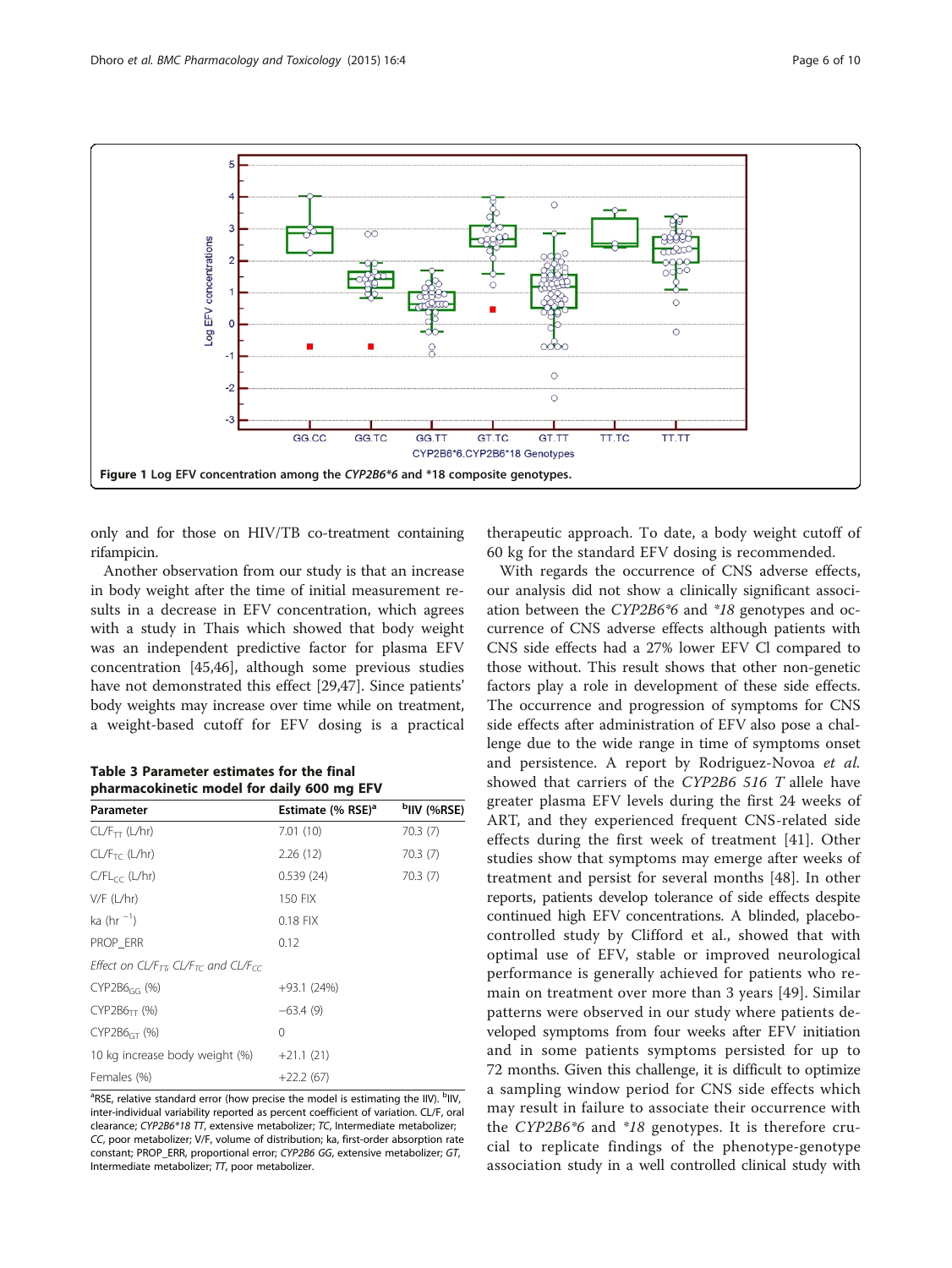| Page 7 of 10 |  |  |
|--------------|--|--|
|              |  |  |

| Covariate                        | Points decrease in OFV <sup>a</sup> | DF <sup>b</sup> | p-value  | IIV explained $(\%)^c$ |
|----------------------------------|-------------------------------------|-----------------|----------|------------------------|
| CYP2B6*18                        | 67.07                               |                 | < 0.0001 | 18.0                   |
| CYP2B6*6                         | 36.03                               |                 | < 0.0001 | 16.4                   |
| Body weight                      | 19.37                               |                 | < 0.0001 | 10.7                   |
| Sex                              | 10.41                               |                 | 0.0013   | 9.9                    |
| Age                              | 0.29000                             |                 | 0.590220 | 0.01                   |
| EFV-RIF interaction <sup>d</sup> | 1.93200                             |                 | 0.164540 | 1.1                    |
| CNS effect                       | 1.01100                             |                 | 0.314660 | 0.14                   |
| CYP2A6*9                         | 3.83600                             |                 | 0.050163 | 2.7                    |
| CYP 2A6*17                       | 1.44                                |                 | 0.230140 | 1.8                    |

<span id="page-6-0"></span>Table 4 Table showing contribution of each covariate on improving the model fit and percentage of inter-individual variability on EFV clearance accounted for

<sup>a</sup>Change in NONMEM objective function value. <sup>b</sup>Degrees of freedom. <sup>c</sup>Inter- individual variability. <sup>d</sup>Interaction between efavirenz and rifampicin.



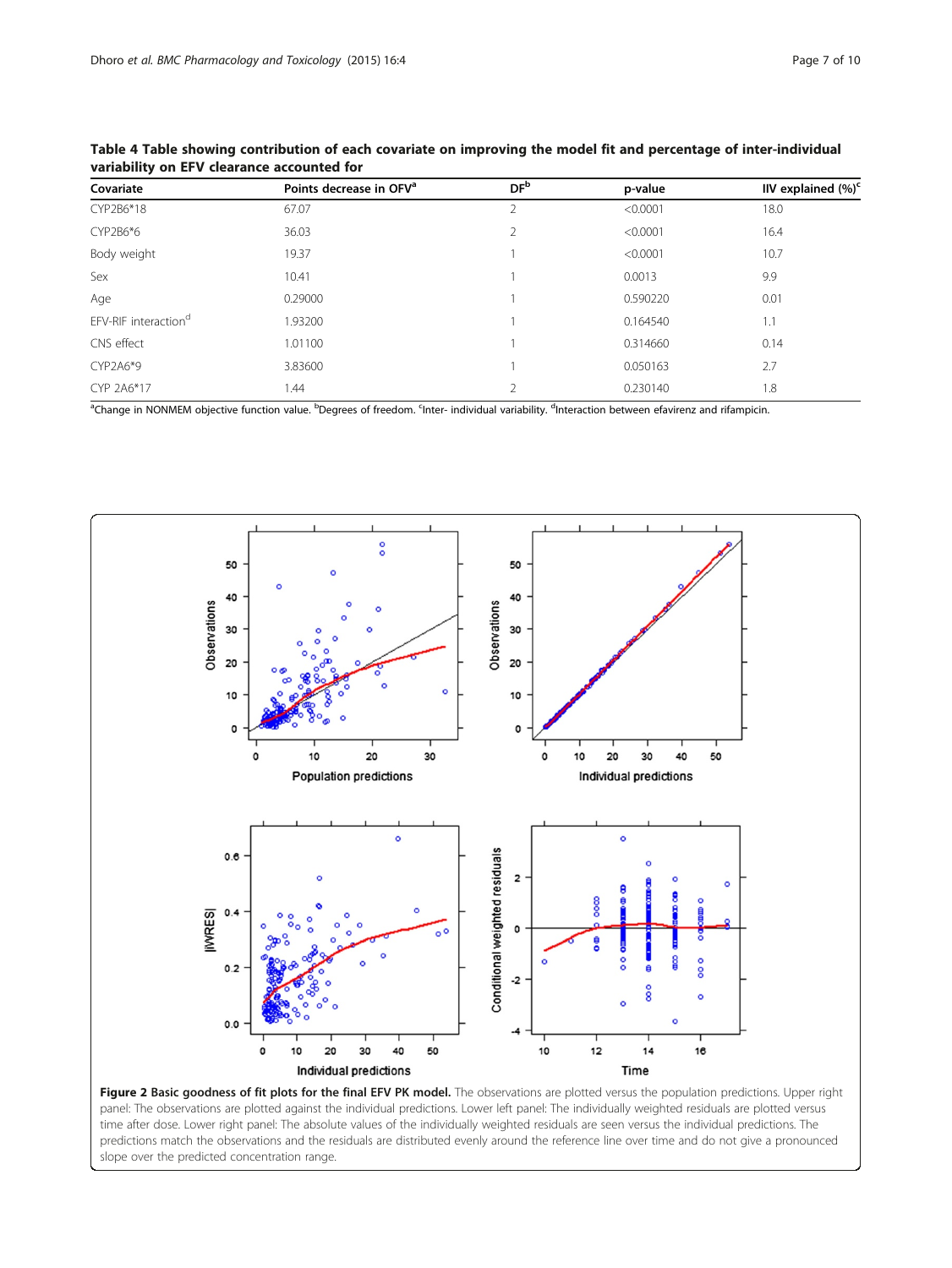<span id="page-7-0"></span>Table 5 Proposed optimal doses given CYP2B6 genotypes, weight and gender

| Variable |    | <b>Females</b>                           |        | <b>Males</b> |                  |
|----------|----|------------------------------------------|--------|--------------|------------------|
|          |    | $<$ 58 kg                                | >58 kg | $<$ 58 kg    | >58 kg           |
|          |    | CYP2B6*18 CYP2B6*6 1 -4 µg/ml 1 -4 µg/ml |        | 1 -4 µg/ml   | $1 - 4 \mu q/ml$ |
| π        | GG | 400                                      | 400    | 400          | 400              |
| $\top$   | GT | 200                                      | 200    | 200          | 200              |
| $\top$   | TT | 200                                      | 200    | 200          | 200              |
| TC       | GG | 400                                      | 400    | 400          | 400              |
| TC.      | GT | 400                                      | 200    | 200          | 200              |
| TC       | TT | 200                                      | 200    | 200          | 200              |
| CC       | GG | 400                                      | 600    | 600          | 600              |
| CC       | GT | 200                                      | 300    | 300          | 300              |
| CC       | π  | 200                                      | 200    | 200          | 200              |

sensitive screening tests for detection of the CNS side effects.

In order to minimize the occurrence of CNS side effects, a gradual reduction in the dose of efavirenz from 600 to 400 or 200 mg/day for intermediate and poor metaboliser patient groups, respectively, have been proposed [[50\]](#page-8-0). Earlier studies have recommended increasing the EFV dosage to 800 mg/day in patients receiving EFV and rifampicin concomitantly [[51](#page-9-0)] but later studies have demonstrated the efficacy of the recommended 600 mg/ day. Recently some studies have suggested that the dosage be increased to 800 mg/day in patients weighing >50 kg [[52](#page-9-0)]. Our simulation results show that reductions in EFV dose from 600 mg/day to 400 mg/day would still maintain the therapeutic range of the drug for most of the extensive metaboliser patient groups. This is in agreement with an earlier modeling study on the effectiveness of 400-mg efavirenz vs a 600 mg dose [8]. Daily doses of between 200–400 mg may be recommended for the poor metaboliser patient group but there is still need to closely monitor these patients to avoid sub-therapeutic concentrations leading to virologic failure.

# Conclusion

CYP2B6\*6 and \*18 polymorphisms, gender and weight are predictors of EFV PK variability, and can explain up to 55% of the inter-individual variability. Our findings form a basis to start addressing EFV efficacy and safety in our population through carefully planned clinical trials to validate these predictive factors. There is need for a thorough investigation on the EFV-rifampicin interaction by also including the polymorphisms in the Nacetyltransferase 2 (NAT2) and their implications on isoniazid metabolism. Perhaps inclusion of more factors, genetic and non-genetic may help to explain the remaining 45% of inter individual variability. Close follow up and regular TDM of plasma EFV concentrations during early

therapy is recommended, especially in patients with the underlying risk factors for early diagnosis and management of efavirenz-based ART induced CNS adverse effects.

#### Competing interests

The authors declare that they have no competing interests.

#### Authors' contributions

MD participated in design of the study, carried out the molecular genetic studies, participated in EFV plasma concentration determination, acquisition, analysis and interpretation of data and drafting of the manuscript. SZ carried out the pharmacokinetic modeling of EFV data and participated in drafting of the manuscript. BN performed the statistical analysis of the data and participated in the pharmacokinetic modeling of the EFV data and drafting of the manuscript. CN was involved in critical revision of the manuscript for important intellectual content and supervision of the project. GK participated in data acquisition of the patients and was involved in critical revision of the manuscript. PC was involved in study design and implementation logistics at Wilkins Hospital. CM conceived the study and participated in its design and co-ordination, also participated in drafting of the manuscript and supervision of the work. All authors read and approved the final manuscript.

#### Acknowledgements

We thank all the study participants who donated their samples for this study and the two Hospital authorities who gave us permission to use the hospitals as sample collection sites. Special mention goes to the AiBST staff; Zibusiso Mafaiti, Dennis Adu-Gyasi, Rebecca Govathson, Sarudzai Muyambo and Roslyn Thelingwani for carrying out the Efavirenz concentration determination work. Funding for this work was received from EDCTP through project TA 2011,40200.052. The ISP (Sweden) funding for Milcah's PhD scholarship is also acknowledged.

#### Author details

<sup>1</sup>Department of Molecular Sciences, African Institute of Biomedical Science and Technology, Dominion House, 211 Herbert Chitepo Street, P.O. Box 2294, Harare, Zimbabwe. <sup>2</sup>Department of Clinical Pharmacology, College of Health Sciences, University of Zimbabwe, Harare, Zimbabwe. <sup>3</sup>Department of Medicine, Division of Clinical Pharmacology, Faculty of Medicine and Health Sciences, Stellenbosch University, Stellenbosch, South Africa. <sup>4</sup>Department of Medicine, College of Health Sciences, University of Zimbabwe, Harare, Zimbabwe. <sup>5</sup>Department of Harare City Health, Harare, Zimbabwe.

#### Received: 15 August 2014 Accepted: 5 March 2015 Published online: 27 March 2015

#### References

- 1. Marzolini C, Telenti A, Decosterd LA, Greub G, Biollaz J, Buclin T. Efavirenz plasma levels can predict treatment failure and central nervous system side effects in HIV-1-infected patients. AIDS. 2001;15:71–5.
- 2. Scourfield A, Zheng J, Chinthapalli S. Discontinuation of Atripla as first-line therapy in HIV-1 infected individuals. AIDS. 2012;26:1399–401.
- 3. Ward DJ, Curtin JM. Switch from efavirenz to nevirapine associated with resolution of efavirenz-related neuropsychiatric adverse events and improvement in lipid profiles. AIDS Patient Care STDS. 2006;20:542–8.
- 4. Guidelines for Antiretroviral Therapy in Zimbabwe. The National Drug and Therapeutics Policy Advisory Committee (NDTPAC) and The AIDS and TB Unit, Ministry of Health and Child Welfare (MOHCW), Harare, Republic of Zimbabwe. 2010
- 5. Gatanaga H, Hayashida T, Tsuchiya K, Yoshino M, Kuwahara T, Tsukada H, et al. Successful efavirenz dose reduction in HIV type 1-infected individuals with cytochrome P450 2B6 \*6 and \*26. Clin Infect Dis. 2007;45:1230–7.
- Van Luin M, Gras L, Richter C. Efavirenz dose reduction is safe in patients with high plasma concentrations and may prevent efavirenz discontinuations. J Acquir Immune Defic Syndr. 2009;52:240–5.
- 7. Figueroa S, Iglesias Gomez A, Sanchez Martin A. Long-term efficacy and safety of efavirenz dose reduction to 200 mg once daily in a Caucasian patient with HIV. Clin Drug Investig. 2010;30:405–11.
- 8. Puls R. Encore1 Study Group. A daily dose of 400 mg efavirenz (EFV) is non-inferior to the standard 600 mg dose: week 48 data from the ENCORE1 study, a randomised, double-blind, placebo controlled, non-inferiority trial.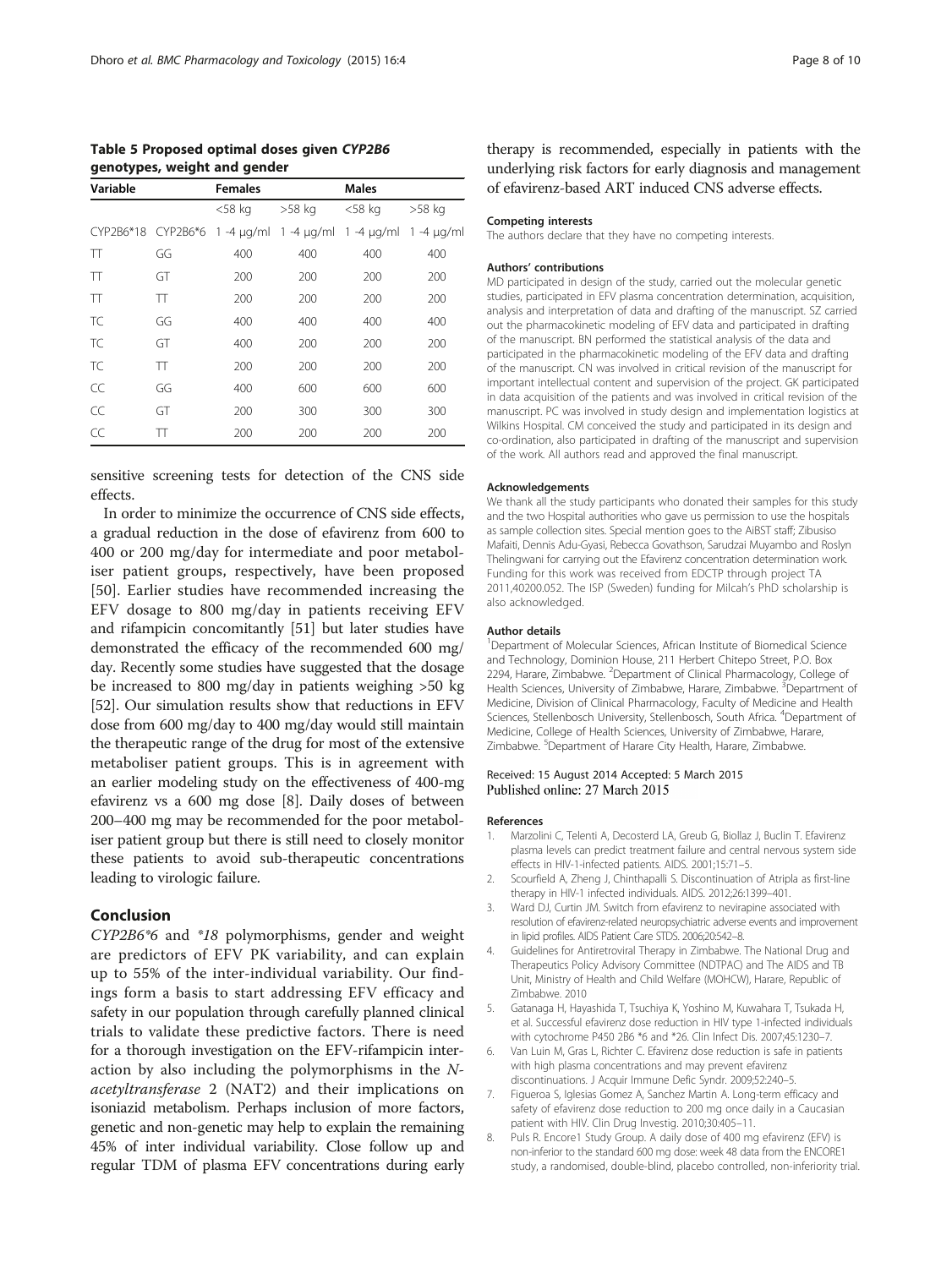<span id="page-8-0"></span>In 7th IAS Conference on HIV Pathogenesis, Treatment and Prevention; June 30-July 3; Kuala Lumpur. 2013; Abstract WELBB01

- 9. World Health Organization. WHO Report. Global Tuberculosis Control: Country Profile: South Africa. [\[apps.who.int/iris/bitstream/10665/44728/1/](http://apps.who.int/iris/bitstream/10665/44728/1/9789241564380_eng.pdf) [9789241564380\\_eng.pdf](http://apps.who.int/iris/bitstream/10665/44728/1/9789241564380_eng.pdf)]
- 10. Ministry of Health and Child Welfare Zimbabwe National HIV Estimates. 2010.
- 11. Arab-Alameddine M, Di Iulio J, Buclin T, Rotger M, Lubomirov R, Cavassini M. Pharmacogenetics-based population pharmacokinetic analysis of efavirenz in HIV-1-infected individuals. Clin Pharmacol Ther. 2009;85:485–94.
- 12. Ribaudo HJ, Liu H, Schwab M, Schaeffeler E, Eichelbaum M, Motsinger-Reif AA, et al. Effect of CYP2B6, ABCB1, and CYP3A5 polymorphisms on efavirenz pharmacokinetics and treatment response: an AIDS Clinical Trials Group study. J Infect Dis. 2010;202:717–22.
- 13. Mukonzo JK, Roshammar D, Waako P. A novel polymorphism in ABCB1 gene, CYP2B6\*6 and sex predict single-dose efavirenz population pharmacokinetics in Ugandans. Br J Clin Pharmacol. 2009;68:690–9.
- 14. Elens L, Vandercam B, Yombi JC, Lison D, Wallemacq P. Influence of host genetic factors on efavirenz plasma and intracellular pharmacokinetics in HIV-1-infected patients. Pharmacogenomics. 2010;11:1223–34.
- 15. Ward BA, Gorski JC, Jones DR, Hall SD, Flockhart DA, Desta Z. The cytochrome P450 2B6 (CYP2B6) is the main catalyst of efavirenz primary and secondary metabolism: implication for HIV/AIDS therapy and utility of efavirenz as a substrate marker of CYP2B6 catalytic activity. J Pharmacol Exp Ther. 2003;306:287–300.
- 16. Di Iulio J, Fayet A, Arab-Alameddine M, Rotger M, Lubomirov R, Cavassini M, et al. In vivo analysis of efavirenz metabolism in individuals with impaired CYP2A6 function. Pharmacogenet Genomics. 2009;19:300–9.
- 17. Winzer RLP, Zilly M, Tollmann F, Schubert J, Klinker HWB. No influence of the P-glycoprotein genotype (MDR1 C3435T) on plasma levels of lopinavir and efavirenz during antiretroviral treatment. Eur J Med Res. 2003;8:531–4.
- 18. Dirson G, Fernandez C, Hindlet P, Roux F, German-Fattal M, Gimenez F. Efavirenz does not interact with the ABCB1 transporter at the blood–brain barrier. Pharm Res. 2006;23:1525–32.
- 19. Zanger UM, Klein K, Saussele T, Blievernicht J, Hofmann MH. Polymorphic CYP2B6: molecular mechanisms and emerging clinical significance. Pharmacogenomics. 2007;8:743–59.
- 20. Uttayamakul S, Likanonsakul S, Manosuthi W, Wichukchinda N, Kalambaheti T, Nakayama EE, Shioda T, Khusmith S: Effects of CYP2B6 G516T polymorphisms on plasma efavirenz and nevirapine levels when co-administered with rifampicin in HIV/TB co-infected Thai adults. AIDS Research and Therapy  $2010·7$
- 21. Tsuchiya K, Gatanaga H, Tachikawa N, Teruya K, Kikuchi Y, Yoshino M, et al. Homozygous CYP2B6 \*6 (Q172H and K262R) correlates with high plasma efavirenz concentrations in HIV-1 patients treated with standard efavirenzcontaining regimens. Biochem Biophys Res Commun. 2004;319:1322–6.
- 22. Rotger M: CYP2B6: Explaining Efavirenz Pharmacokinetics. HIV Pharmacogenetics 2007; 2.
- 23. Haas DW, Ribaudo HJ, Kim RB, Tierney C, Wilkinson GR, Gulick RM, et al. Pharmacogenetics of efavirenz and central nervous system side effects: an Adult AIDS Clinical Trials Group study. AIDS. 2004;18:2391–400.
- 24. Maimbo M, Kiyotani K, Mushiroda T, Masimirembwa C, Nakamura Y. CYP2B6 genotype is a strong predictor of systemic exposure 5 to efavirenz in HIV-infected Zimbabweans. Eur J Clin Pharmacol. 2012;68:267–71.
- 25. Kwara A, Lartey M, Sagoe KW, Kenu E, Court MH. CYP2B6, CYP2A6 and UGT2B7 genetic polymorphisms are predictors of efavirenz mid-dose concentration in HIV-infected patients. AIDS. 2009;23:2101–6.
- 26. Lopez-Cortes LF, Ruiz-Valderas R, Viciana P, Alarcon-Gonzalez A, Gomez-Mateos J, Leon-Jimenez E. Pharmacokinetic interactions between efavirenz and rifampicin in HIV-infected patients with tuberculosis. Clin Pharmacokinet. 2002;41:681-90.
- 27. Matteelli A, Regazzi M, Villani P, De Iaco G, Cusato M, Carvalho AC. Multiple-dose pharmacokinetics of efavirenz with and without the use of rifampicin in HIV-positive patients. Curr HIV Res. 2007;5:349–53.
- 28. Brennan-Benson P, Lyus R, Harrison T, Pakianathan M, Macallan D. Pharmacokinetic interactions between efavirenz and rifampicin in the treatment of HIV and tuberculosis: one size does not fit all. AIDS. 2005;19:1541–3.
- 29. Friedland G, Khoo S, Jack C. Administration of efavirenz (600 mg/day) with rifampicin results in highly variable levels but excellent clinical outcomes in patients treated for tuberculosis and HIV. J Antimicrob Chemother. 2006;58:1299–302.
- 30. Desta Z, Soukhova NV, Flockhart DA. Inhibition of cytochrome P450 (CYP450) isoforms by isoniazid: potent inhibition of CYP2C19 and CYP3A. Antimicrob Agents Chemother. 2001;45:382–92.
- 31. Nishimura Y, Kurata N, Sakurai E, Yasuhara H. Inhibitory effect of antituberculosis drugs on human cytochrome P450-mediated activities. J Pharmacol Sci. 2004;96:293–300.
- 32. Dhoro M, Ngara B, Kadzirange G, Nhachi C, Masimirembwa C. Genetic variants of drug metabolizing enzymes and drug transporter (ABCB1) as possible biomarkers for adverse drug reactions in an HIV/AIDS cohort in Zimbabwe. Curr HIV Res. 2013;11:481–90.
- 33. Gutierrez F, Navarro A, Padilla S. Prediction of neuropsychiatric adverse events associated with long-term efavirenz therapy, using plasma drug level monitoring. Clin Infect Dis. 2005;41:1648–53.
- 34. Division of aids table for grading the severity of adult and pediatric adverse events. 2004.
- 35. Nyakutira C, Roshammar D, Chigutsa E, Chonzi P, Ashton M, Nhachi C, et al. High prevalence of the CYP2B6 516G>T (asterisk 6) variant and effect on the population pharmacokinetics of efavirenz in HIV/AIDS outpatients in Zimbabwe. Eur J Clin Pharmacol. 2007;64:357–65.
- 36. Karlsson MO, Sheiner LB. The importance of modeling interoccasion variability in population pharmacokinetic analyses. J Pharmacokinet Biopharm. 1993;21:735–50.
- 37. Nyakutira C, Roshammar D, Chigutsa E, Chonzi P, Ashton M, Nhachi C, et al. High prevalence of the CYP2B6 516GT(asterisk 6) variant and effect on the population pharmacokinetics of efavirenz in HIV/AIDS outpatients in Zimbabwe. Eur J Clin Pharmacol. 2008;64:357–65.
- 38. Wahlby U, Jonsson EN, Karlsson MO. Assessment of actual significance levels for covariate effects in NONMEM. J Pharmacokinet Pharmacodyn. 2001;28:231–52.
- 39. Wyen C, Hendra H, Vogel M, Hoffmann C, Knechten H, Brockmeyer NH, et al. Impact of CYP2B6 983 T>C polymorphism on non-nucleoside reverse transcriptase inhibitor plasma concentrations in HIV-infected patients. J Antimicrob Chemother. 2008;61:914–8.
- 40. Rotger M, Tegude H, Colombo S, Cavassini M, Furrer H, Decosterd L, et al. Predictive value of known and novel alleles of CYP2B6 for efavirenz plasma concentrations in HIV-infected individuals. Clin Pharmacol Ther. 2007;81:557–66.
- 41. Rodriguez-Novoa S, Barreiro P, Rendon A, Jimenez-Nacher I, Gonzalez-Lahoz J, Soriano V. Influence of 516G>T polymorphisms at the gene encoding the CYP450-2B6 isoenzyme on efavirenz plasma concentrations in HIV-infected subjects. Clin Infect Dis. 2005;40:1358–61.
- 42. Nemaura T, Nhachi C, Masimirembwa C. Impact of gender, weight and CYP2B6 genotype on efavirenz exposure in patients on HIV/AIDS and TB treatment: Implications for individualising therapy. African J Pharm Pharmacol. 2012;6:2188–93.
- 43. Lamba V, Lamba J, Yasuda K, Strom S, Davila J, Hancock ML. Hepatic CYP2B6 expression: gender and ethnic differences and relationship to CYP2B6 genotype and CAR (constitutive androstane receptor) expression. J Pharmacol Exp Ther. 2003;307:906–22.
- 44. Cohen K, Meintjes G. Management of individuals requiring antiretroviral therapy and TB treatment. Curr Opin HIV AIDS. 2010;5:61–9.
- 45. Manosuthi W, Sungkanuparph S, Tantanathip P. Body weight cutoff for daily dosage of efavirenz and 60-week efficacy of efavirenz-based regimen in human immunodeficiency virus and tuberculosis coinfected patients receiving rifampin. Antimicrob Agents Chemother. 2009;53:4545–8.
- 46. Stöhr W, Back D, Dunn D. Factors influencing efavirenz and nevirapine plasma concentration: effect of ethnicity, weight and co-medication. Antivir Ther. 2008;13:675–85.
- 47. Csajka C, Marzolini C, Fattinger K, Decosterd LA, Fellay J, Telenti A. Population pharmacokinetics and effects of efavirenz in patients with human immunodeficiency virus infection. Clin Pharmacol Ther. 2003;73:20–30.
- 48. Haas DW, Smeaton LM, Shafer RW, Robbins GK, Morse GD, Labbe L, et al. Pharmacogenetics of long-term responses to antiretroviral regimens containing Efavirenz and/or Nelfinavir: an Adult Aids Clinical Trials Group Study. J Infect Dis. 2005;192:1931–42.
- 49. Clifford DB, Evans S, Yang Y, Acosta EP, Ribaudo H. Team\* aRMGAsS: Long-Term Impact of Efavirenz on Neuropsychological Performance and Symptoms in HIV-Infected Individuals (ACTG 5097 s). HIV Clin Trials. 2009;10:343–55.
- 50. Cabrera SE, Santos D, Valverde MP, Dominguez-Gil A, Gonzalez F, Luna G. Influence of the cytochrome P450 2B6 genotype on population pharmacokinetics of efavirenz in human immunodeficiency virus patients. Antimicrob Agents Chemother. 2009;53:2791–8.